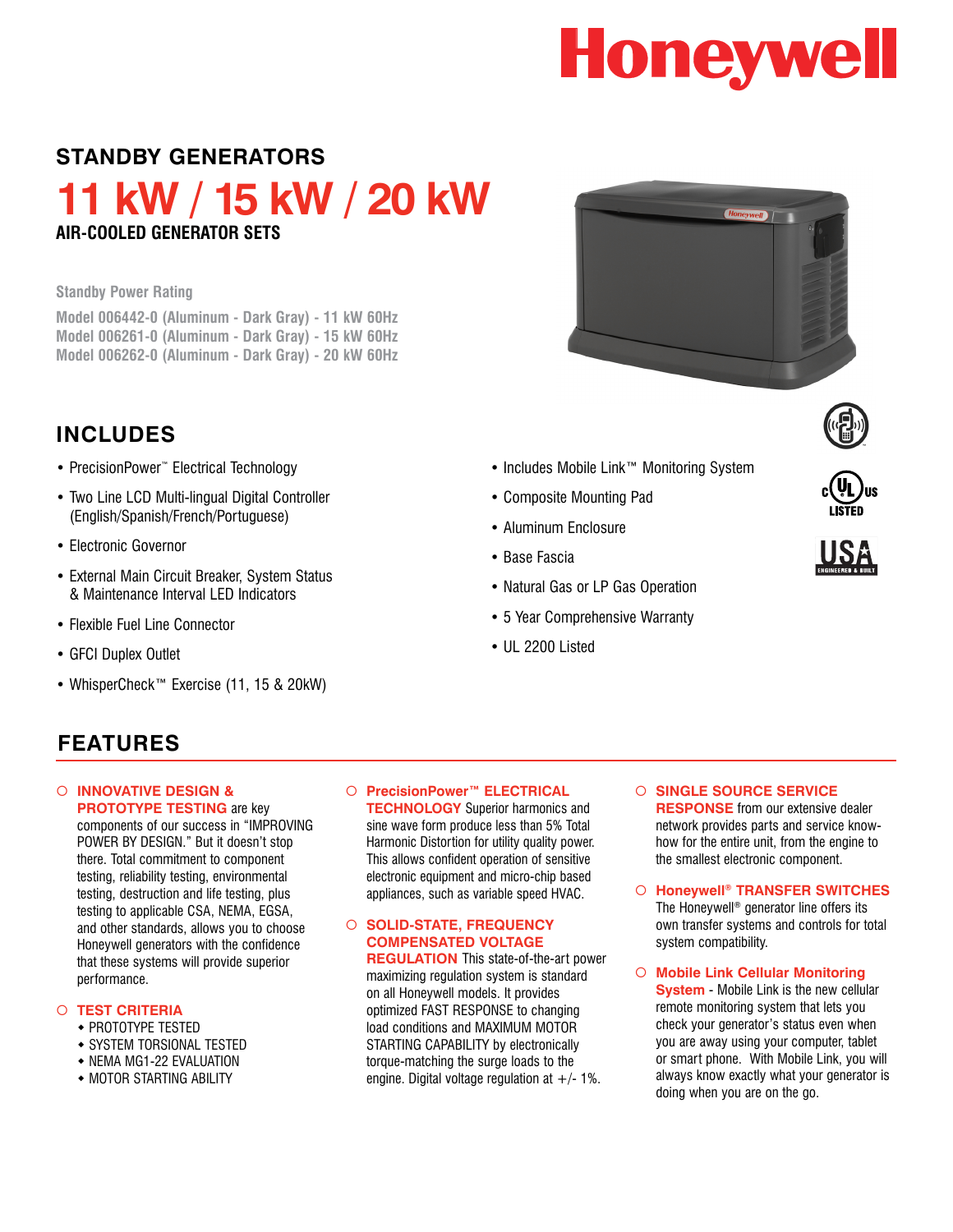# **11 kW / 15 kW / 20 kW**

AIR-COOLED GENERATOR SE

### **ENGINE**

| • Generac OHVI <sup>®</sup> design     | Maximizes engine "breathing" for increased fuel efficiency. Plateau honed cylinder walls and plasma moly rings<br>help the engine run cooler, reducing oil consumption resulting in longer engine life. |
|----------------------------------------|---------------------------------------------------------------------------------------------------------------------------------------------------------------------------------------------------------|
| • "Spiny-lok" cast iron cylinder walls | Rigid construction and added durability provide long engine life.                                                                                                                                       |
| • Electronic ignition/spark advance    | These features combine to assure smooth, quick starting every time.                                                                                                                                     |
| • Full pressure lubrication system     | Pressurized lubrication to all vital bearings means better performance, less maintenance and longer engine life.<br>Now featuring up to a 2 year/200 hour oil change interval.                          |
| • Low oil pressure shutdown system     | Superior shutdown protection prevents catastrophic engine damage due to low oil.                                                                                                                        |
| • High temperature shutdown            | Prevents damage due to overheating.                                                                                                                                                                     |

### **generator**

| • Revolving field              | Allows for smaller, light weight unit that operates 25% more efficiently than a revolving armature generator. |
|--------------------------------|---------------------------------------------------------------------------------------------------------------|
| • Skewed stator                | Produces a smooth output waveform for compatibility with electronic equipment.                                |
| • Displaced phase excitation   | Maximizes motor starting capability.                                                                          |
| • Automatic voltage regulation | Regulates the output voltage to $\pm 1\%$ prevents damaging voltage spikes.                                   |
| $\bullet$ UL 2200 listed       | For your safety.                                                                                              |

### **transfer switch**

Sold separately

| <b>CONTROLS</b>                       |                                                                                                                                               |
|---------------------------------------|-----------------------------------------------------------------------------------------------------------------------------------------------|
| • Auto/Manual/Off illuminated buttons | Selects the operating mode and provides easy, at-a-glance status indication in any condition.                                                 |
| • Sealed, raised buttons              | Smooth, weather-resistant user interface for programming and operations.                                                                      |
| • Utility voltage sensing             | Constantly monitors utility voltage, setpoints 60% dropout, 80% pick-up, of standard voltage.                                                 |
| • Generator voltage sensing           | Constantly monitors generator voltage to ensure the cleanest power delivered to the home.                                                     |
| • Utility interrupt delay             | Prevents nuisance start-ups of the engine, adjustable 2-1500 seconds from the factory default setting of 10<br>seconds by a qualified dealer. |
| • Engine warm-up                      | Ensures engine is ready to assume the load, setpoint approximately 5 seconds.                                                                 |
| • Engine cool-down                    | Allows engine to cool prior to shutdown, setpoint approximately 1 minute.                                                                     |
| • Programmable seven day exerciser    | Operates engine to prevent oil seal drying and damage between power outages by running the generator for 12<br>minutes every week.            |
| • Smart battery charger               | Delivers charge to the battery only when needed at varying rates depending on outdoor air temperature.                                        |
| • Main line circuit breaker           | Protects generator from overload.                                                                                                             |
| • Electronic governor                 | Maintains constant 60 Hz frequency.                                                                                                           |
|                                       |                                                                                                                                               |

| <b>UNIT</b>                             |                                                                                                                                                                                                                                 |
|-----------------------------------------|---------------------------------------------------------------------------------------------------------------------------------------------------------------------------------------------------------------------------------|
| • Aluminum weather protective enclosure | Provides protection against mother nature. Hinged key locking roof panel for security. Lift-out front for easy access<br>to all routine maintenance items. Electrostatically applied textured epoxy paint for added durability. |
| • Enclosed critical grade muffler       | Quiet, critical grade muffler is mounted inside the unit to prevent injuries.                                                                                                                                                   |
| • Small, compact, attractive            | Makes for an easy, eye appealing installation.                                                                                                                                                                                  |

| <b>INSTALLATION SYSTEM</b>                                              |                           |  |
|-------------------------------------------------------------------------|---------------------------|--|
| • 1ft. (305mm) flexible fuel line connector<br>• Composite mounting pad | <b>Easy installation.</b> |  |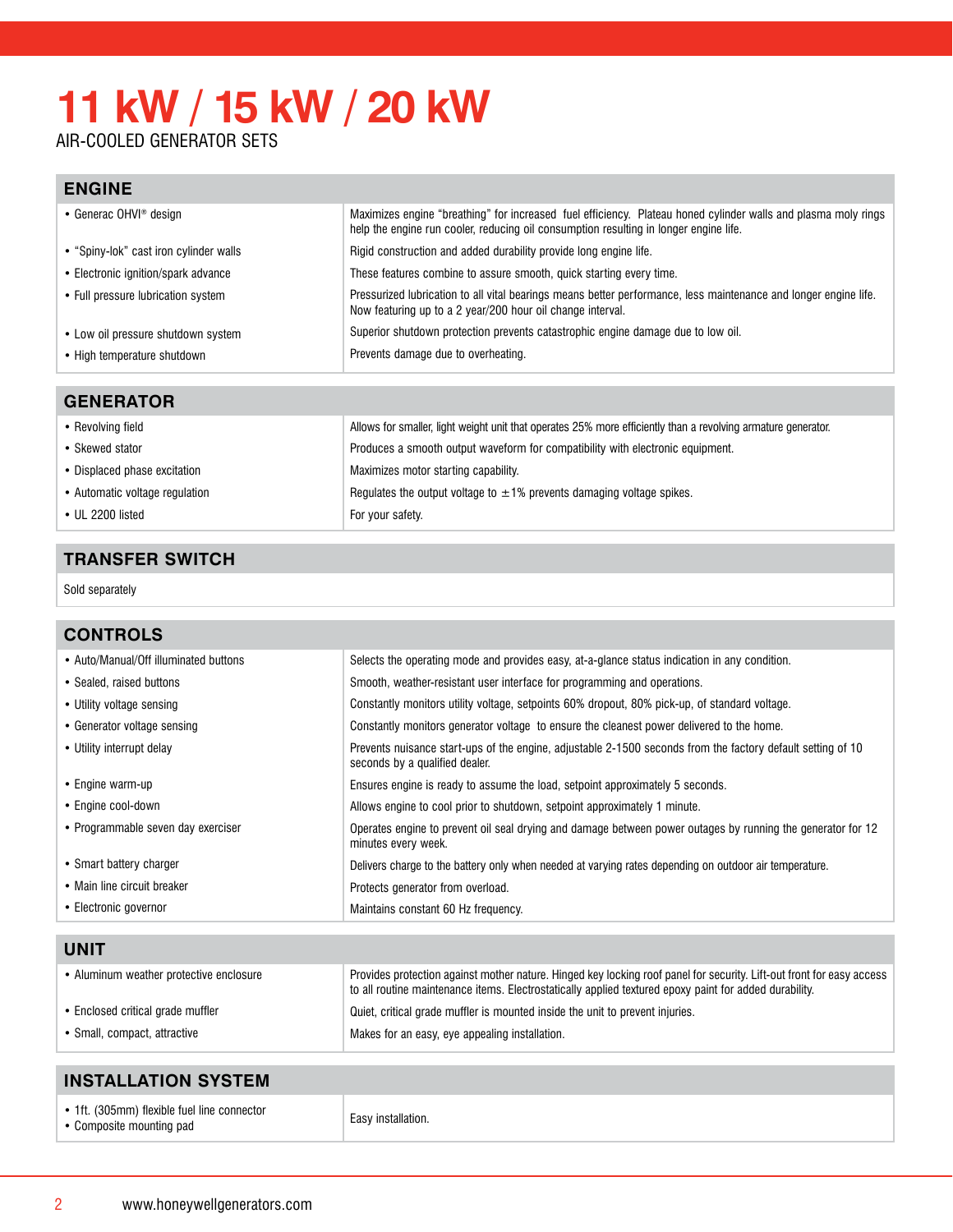| <b>GENERATOR</b>                                                                                                                                                                                                                                                                                                                                                                                                 | Model 006442-0 (11 kW)                | Model 006261-0 (15 kW)                                                                                                                             | Model 006262-0 (20 kW)          |
|------------------------------------------------------------------------------------------------------------------------------------------------------------------------------------------------------------------------------------------------------------------------------------------------------------------------------------------------------------------------------------------------------------------|---------------------------------------|----------------------------------------------------------------------------------------------------------------------------------------------------|---------------------------------|
| Rated Maximum Continuous Power Capacity (LP)                                                                                                                                                                                                                                                                                                                                                                     | 11,000 Watts*                         | 15,000 Watts*                                                                                                                                      | 20,000 Watts*                   |
| Rated Maximum Continuous Power Capacity (NG)                                                                                                                                                                                                                                                                                                                                                                     | 10,000 Watts*                         | 15.000 Watts*                                                                                                                                      | 18,000 Watts*                   |
| <b>Rated Voltage</b>                                                                                                                                                                                                                                                                                                                                                                                             | 240                                   | 240                                                                                                                                                | 240                             |
| Rated Maximum Continuous Load Current - 240V (LP/NG)                                                                                                                                                                                                                                                                                                                                                             | 45.8/41.7                             | 62.5/62.5                                                                                                                                          | 83.3/75                         |
| <b>Total Harmonic Distortion</b>                                                                                                                                                                                                                                                                                                                                                                                 | Less than 5%                          | Less than 5%                                                                                                                                       | Less than 5%                    |
| <b>Main Line Circuit Breaker</b>                                                                                                                                                                                                                                                                                                                                                                                 | 50 Amp<br>$\mathbf{1}$                | 65 Amp                                                                                                                                             | 90 Amp                          |
| Phase<br>Number of Rotor Poles                                                                                                                                                                                                                                                                                                                                                                                   | $\overline{2}$                        | $\mathbf{1}$<br>$\overline{2}$                                                                                                                     | $\mathbf{1}$<br>2               |
| <b>Rated AC Frequency</b>                                                                                                                                                                                                                                                                                                                                                                                        | 60Hz                                  | 60Hz                                                                                                                                               | 60Hz                            |
| <b>Power Factor</b>                                                                                                                                                                                                                                                                                                                                                                                              | 1.0                                   | 1.0                                                                                                                                                | 1.0                             |
| Battery Requirement (not included)                                                                                                                                                                                                                                                                                                                                                                               |                                       | Group 26R, 12 Volts and 525 CCA Minimum                                                                                                            |                                 |
| Unit Weight (Pounds/Kilos)                                                                                                                                                                                                                                                                                                                                                                                       | 373/169.2                             | 437/198.2                                                                                                                                          | 451/204.6                       |
| Dimensions (L x W x H) in./mm                                                                                                                                                                                                                                                                                                                                                                                    |                                       | 48 x 25 x 29/1218 x 638 x 732                                                                                                                      |                                 |
| Sound output in dB(A) at 23 ft. (7m) with generator operating at normal                                                                                                                                                                                                                                                                                                                                          | 63                                    | 66                                                                                                                                                 | 66                              |
| load<br>Sound output in dB(A) at 23 ft. (7m) with generator in WhisperCheck™                                                                                                                                                                                                                                                                                                                                     |                                       |                                                                                                                                                    |                                 |
| low speed exercise mode                                                                                                                                                                                                                                                                                                                                                                                          | 57                                    | 60                                                                                                                                                 | 60                              |
|                                                                                                                                                                                                                                                                                                                                                                                                                  |                                       |                                                                                                                                                    |                                 |
| <b>ENGINE</b>                                                                                                                                                                                                                                                                                                                                                                                                    |                                       |                                                                                                                                                    |                                 |
| Type of Engine                                                                                                                                                                                                                                                                                                                                                                                                   | <b>GENERAC OHVI</b><br>$\overline{c}$ | <b>GENERAC OHVI V-TWIN</b><br>2                                                                                                                    | <b>GENERAC OHVI V-TWIN</b><br>2 |
| <b>Number of Cylinders</b><br><b>Displacement</b>                                                                                                                                                                                                                                                                                                                                                                | 530cc                                 | 992cc                                                                                                                                              | 999cc                           |
| <b>Cylinder Block</b>                                                                                                                                                                                                                                                                                                                                                                                            | Aluminum w/Cast Iron Sleeve           | Aluminum w/Cast Iron Sleeve                                                                                                                        | Aluminum w/Cast Iron Sleeve     |
| Valve Arrangement                                                                                                                                                                                                                                                                                                                                                                                                | <b>Overhead Valve</b>                 | <b>Overhead Valve</b>                                                                                                                              | <b>Overhead Valve</b>           |
| Ignition System                                                                                                                                                                                                                                                                                                                                                                                                  | Solid-state w/Magneto                 | Solid-state w/Magneto                                                                                                                              | Solid-state w/Magneto           |
| Governor System                                                                                                                                                                                                                                                                                                                                                                                                  | Electronic                            | Electronic                                                                                                                                         | Electronic                      |
| <b>Compression Ratio</b>                                                                                                                                                                                                                                                                                                                                                                                         | 9.5:1                                 | 9.5:1                                                                                                                                              | 9.5:1                           |
| <b>Starter</b>                                                                                                                                                                                                                                                                                                                                                                                                   | 12 Vdc                                | 12 Vdc                                                                                                                                             | 12 Vdc                          |
| Oil Capacity Including Filter                                                                                                                                                                                                                                                                                                                                                                                    | Approx. 1.7 Qts./1.6L                 | Approx. 1.9 Qts./1.8L                                                                                                                              | Approx. 1.9 Qts./1.8L           |
| <b>Operating RPM</b>                                                                                                                                                                                                                                                                                                                                                                                             | 3,600                                 | 3,600                                                                                                                                              | 3,600                           |
| <b>Fuel Consumption</b><br>Natural Gas<br>$ft3/hr$ (m <sup>3</sup> /hr)                                                                                                                                                                                                                                                                                                                                          |                                       |                                                                                                                                                    |                                 |
| 1/2 Load                                                                                                                                                                                                                                                                                                                                                                                                         | 124 (3.51)                            | 185 (5.24)                                                                                                                                         | 205(5.8)                        |
| <b>Full Load</b>                                                                                                                                                                                                                                                                                                                                                                                                 | 195(5.52)                             | 296 (8.38)                                                                                                                                         | 308 (8.72)                      |
| Liquid Propane<br>ft <sup>3</sup> /hr (gal/hr) [Liters/hr]<br>$1/2$ Load                                                                                                                                                                                                                                                                                                                                         | 42.8 (1.18) [4.45]                    | 66.4 (1.83) [6.91]                                                                                                                                 | 75.6 (2.08) [7.87]              |
| <b>Full Load</b>                                                                                                                                                                                                                                                                                                                                                                                                 | 70 (1.92) [7.28]                      | 104 (2.86) [10.82]                                                                                                                                 | 140 (3.85) [14.57]              |
| Note: Fuel pipe must be sized for full load. Required fuel pressure to generator fuel inlet - 3.5-7" water column (7-13mm mercury) for natural gas, 10-12" water column<br>(19-22mm mercury) for LP gas. For Btu content, multiply ft <sup>3</sup> /hr x 2500 (LP) or ft <sup>3</sup> /hr x 1000 (NG). For Megajoule content, multiply m <sup>3</sup> /hr x 93.15 (LP) or m <sup>3</sup> /hr x 37.26<br>$(NG)$ . |                                       |                                                                                                                                                    |                                 |
|                                                                                                                                                                                                                                                                                                                                                                                                                  |                                       |                                                                                                                                                    |                                 |
| <b>CONTROLS</b>                                                                                                                                                                                                                                                                                                                                                                                                  |                                       |                                                                                                                                                    |                                 |
| 2-Line Plain Text Multi-Lingual LCD Display                                                                                                                                                                                                                                                                                                                                                                      |                                       | Simple user interface for ease of operation.                                                                                                       |                                 |
| <b>Mode Buttons:</b><br>Auto<br>Manual                                                                                                                                                                                                                                                                                                                                                                           |                                       | Automatic Start on Utility failure. 7 day exerciser.<br>Start with starter control, unit stays on. If utility fails, transfer to load takes place. |                                 |
| Off                                                                                                                                                                                                                                                                                                                                                                                                              |                                       | Stops unit. Power is removed. Control and charger still operate.                                                                                   |                                 |
| Ready to Run/Maintenance Messages                                                                                                                                                                                                                                                                                                                                                                                |                                       | Standard                                                                                                                                           |                                 |
| Engine Run Hours Indication                                                                                                                                                                                                                                                                                                                                                                                      |                                       | Standard                                                                                                                                           |                                 |
| Programmable start delay between 2-1500 seconds                                                                                                                                                                                                                                                                                                                                                                  |                                       | Standard (programmable by dealer only)                                                                                                             |                                 |
| Utility Voltage Loss/Return to Utility Adjustable                                                                                                                                                                                                                                                                                                                                                                |                                       | From 140-171V/190-216V                                                                                                                             |                                 |
| Future Set Capable Exerciser/Exercise Set Error Warning                                                                                                                                                                                                                                                                                                                                                          |                                       | Standard                                                                                                                                           |                                 |
| Run/Alarm/Maintenance Logs                                                                                                                                                                                                                                                                                                                                                                                       |                                       | 50 Events Each                                                                                                                                     |                                 |
| <b>Engine Start Sequence</b>                                                                                                                                                                                                                                                                                                                                                                                     |                                       | Cyclic cranking: 16 sec. on, 7 rest (90 sec. maximum duration).                                                                                    |                                 |
| Starter Lock-out<br><b>Smart Battery Charger</b>                                                                                                                                                                                                                                                                                                                                                                 |                                       | Starter cannot re-engage until 5 sec. after engine has stopped.<br>Standard                                                                        |                                 |
| <b>Charger Fault/Missing AC Warning</b>                                                                                                                                                                                                                                                                                                                                                                          |                                       | Standard                                                                                                                                           |                                 |
| Low Battery/Battery Problem Protection and Battery Condition Indication                                                                                                                                                                                                                                                                                                                                          |                                       | Standard                                                                                                                                           |                                 |
| Automatic Voltage Regulation with Over and Under Voltage Protection                                                                                                                                                                                                                                                                                                                                              |                                       | Standard                                                                                                                                           |                                 |
| Under-Frequency/Overload/Stepper Overcurrent Protection                                                                                                                                                                                                                                                                                                                                                          |                                       | Standard                                                                                                                                           |                                 |
| Safety Fused/Fuse Problem Protection                                                                                                                                                                                                                                                                                                                                                                             |                                       | Standard                                                                                                                                           |                                 |
| Automatic Low Oil Pressure/High Oil Temperature Shutdown                                                                                                                                                                                                                                                                                                                                                         |                                       | Standard                                                                                                                                           |                                 |
| Overcrank/Overspeed (@ 72Hz)/RPM Sense Loss Shutdown                                                                                                                                                                                                                                                                                                                                                             |                                       | Standard                                                                                                                                           |                                 |
| High Engine Temperature Shutdown                                                                                                                                                                                                                                                                                                                                                                                 |                                       | Standard                                                                                                                                           |                                 |
| Internal Fault/Incorrect Wiring Protection<br><b>Common External Fault Capability</b>                                                                                                                                                                                                                                                                                                                            |                                       | Standard<br>Standard                                                                                                                               |                                 |
| Field Upgradable Firmware                                                                                                                                                                                                                                                                                                                                                                                        |                                       | Standard                                                                                                                                           |                                 |
|                                                                                                                                                                                                                                                                                                                                                                                                                  |                                       |                                                                                                                                                    |                                 |

Rating definitions - Standby: Applicable for supplying emergency power for the duration of the utility power outage. No overload capability is available for this rating. (All ratings in accordance with BS5514, ISO3046 and<br>